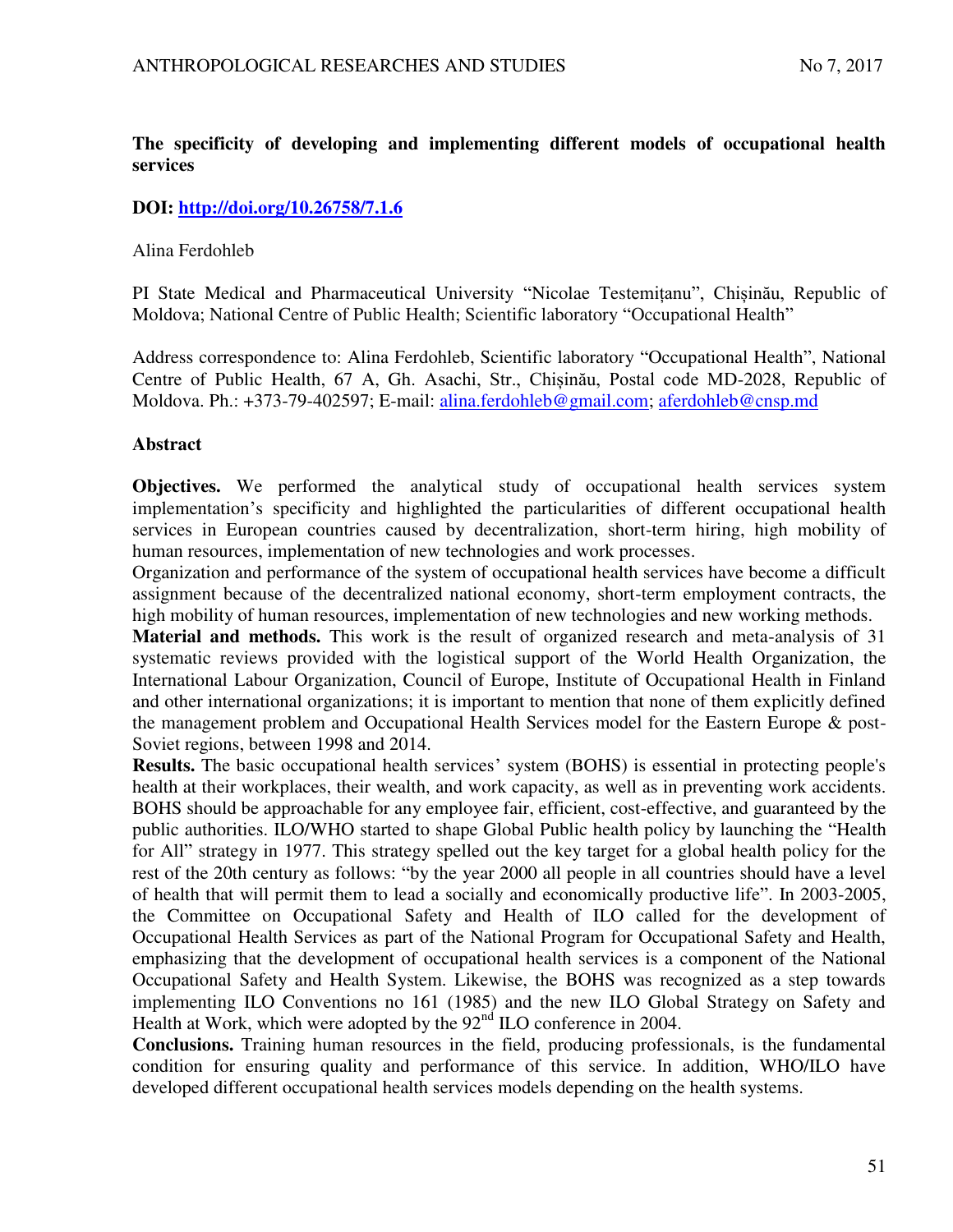**Keywords:** Basic Occupational Health Services; International Labour Organization; World Health Organization; Convention no. 161 (1985).

## **Introduction**

According to WHO, from a total of about 130 million employees working in Europe, only 50% are covered by Occupational Health Services (OHS), which means that about 65 million do not have access to the OHS (Rantanen, 1999). The coverage of these services varies from 25% to 95% among the workforce in different countries. It should be said that only official employees enter the statistics, whereas freelancers and housewives are not included. Considering this, the unofficial coverage level is even lower. In the globalizing world, the development of occupational health services has not been all that impressive covering only 15% of the worldwide workforce. The workers most in need in small-scale enterprises, micro enterprises, agriculture and informal sector do not have access to occupational health services. The objective of Occupational Health for All set in the WHO Global Strategy on Occupational Health in 1995 has not got much closer in the past 15 years (Rantanen, 2009).

There were adopted numerous directives related to occupational safety and health, working conditions and other documents about employees' social safety in the last 50 years in Europe.

Occupational health services (OHS) concept was built and developed through globalization of the work market. OHS strategy includes maintaining a healthy and safe working environment, protecting health and preservation of working capacity and active participation of employees and managers in the process of developing workplaces.

International Labor Organization (ILO) Convention no. 161 from 1985 and its recommendations no. 171 are essential instruments in developing and organization of basic occupational health services (BOHS) for employees from different branches of national economy.

ILO's conventions and European Commission's directives provide a comprehensive approach to preventing occupational diseases and promoting equity and accessibility of the services. However, these documents allow the existence of different BOHS systems and models.

## **Materials and methods**

This work is the result of organized research and meta-analysis of 31 systematic reviews published between 1998 and 2014, with the logistical support of the World Health Organization, the International Labour Organization, Council of Europe, Institute of Occupational Health in Finland and other international organizations. The bibliographical and case study methods were used to collect and analyze information from reports and official documentation of the National Centre for Public Health, along with literature in the field from European countries over the 1998-2014 period.

This meta-analysis work was based on "Survey of the Quality and Effectiveness of Occupational Health Services in the European Union and Norway and Switzerland" funded by SALTSA (The Joint Programmer for Working Life Research in Europe) and organized as a collaborative effort between the National Institute for Working Life (NIWL) of Sweden and the Finnish Institute of Occupational Health (FIOH). The project was organized by the Research and Development Centre for Occupational Health Services so that it had a project group in Helsinki and Kuopio, Finland, 2001 year (FIOH, 2011).

This survey was of particular interest to us as it had experts from the participating countries, and representatives of ILO, WHO/Euro, and the European Agency for Safety and Health at Work (Bilbao), and the European Trade Union Confederation assigned.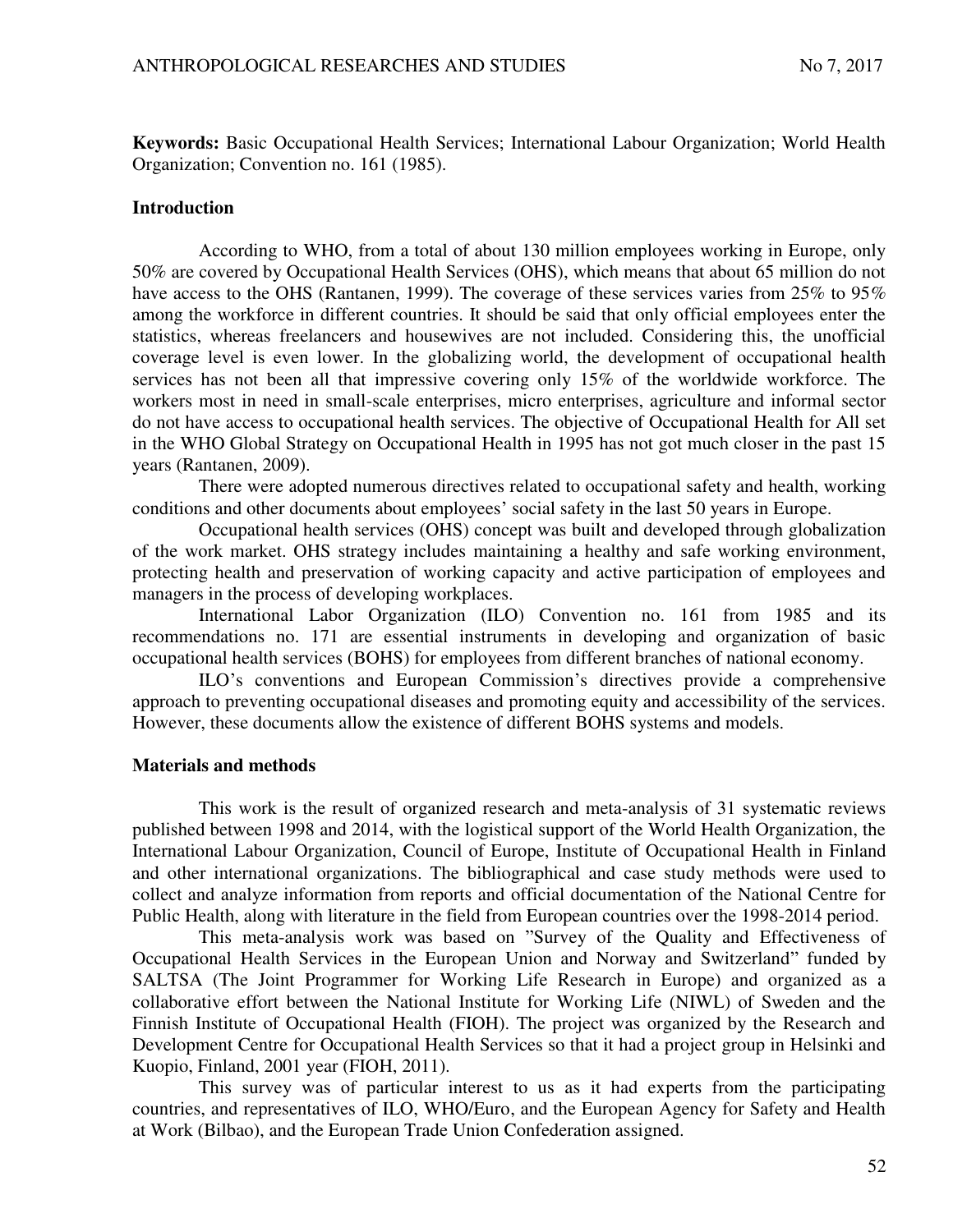The main objectives of the survey were to determine what indicators were used to measure the impact of OHS in 17 European countries (Austria, Belgium, Denmark, Finland, France, Germany, Greece, Ireland, Italy, Luxembourg, the Netherlands, Norway, Portugal, Spain, Sweden, Switzerland and the United Kingdom). Persons were appointed from different countries to act as national collaborators for the survey. These persons supported and organized interviews and offered their insight and views about OHS and quality management in their respective countries. Most of them were from research institutes, universities and professional organizations already experienced in OHS research.

OHS units received a questionnaire with mostly open-ended questions. Depending on the country, the questionnaire was translated into the local language by the national collaborator and sent to pre-selected persons in OHS units by e-mail or mail. The interviewer also met 50% of all OHS unit representatives to clarify and confirm certain questions and answers during a visit made to each country.

The structured interviews and questionnaire consisted of questions on different aspects of OHS, for example, legislation, OHS and quality management policy, stakeholders, monitoring, inspection and evaluation of OHS, financing of OHS, integration of OHS, planning and implementation of OHS and quality management, promotion of OHS and quality management, indicators of effectiveness, efficiency, training, and multidisciplinary functions.

Obviously, for the Republic of Moldova, it is appropriate to compare the development of occupational health services with the countries of Eastern Europe and the post-Soviet States. This paper may present arguments for organizing a study for Moldova's neighboring countries: Romania, Hungary, Slovenia, Slovakia, Czech Republic, Bulgaria, and Ukraine.

#### **Results**

In this article, the discussions will target the implementation and development of ILO Convention no. 161 (1985) concerning basic occupational health services among European countries. The BOHS assignments and obligations are employers, employees and their assignee guidance in maintaining a healthy environment that facilitates mental and physical health in relation to work, guidance in workplace accommodation to the worker. BOHS convention stresses the importance of multidisciplinary and multispectral collaboration (ILO, 1985).

The multispectral approach of the concept "occupational health" enquires policy expansion and implementation on all levels in Ministry of Health, Ministry of Labor, Social Protection, and Family and the Ministry of Economy (Husman, 1999). According to the Convention no. 161 (1985), chapter II, Article 5, the functions of occupational health services are (ILO, 1985):

- *identification and assessment of the risks and health hazards of the employee at the workplace;*
- *surveillance of the factors in the working environment and working practices which may affect workers' health, including sanitary installations, canteens, and housing where these facilities are provided by the employer;*
- *advice on planning and organization of work, including the design of workplaces, on the choice, maintenance and condition of machinery and other equipment and on substances used in work;*
- *participation in the development of programs for the improvement of working practices as well as testing and evaluation of health aspects of new equipment;*
- *advice on occupational health, safety and hygiene and on ergonomics and individual and collective protective equipment;*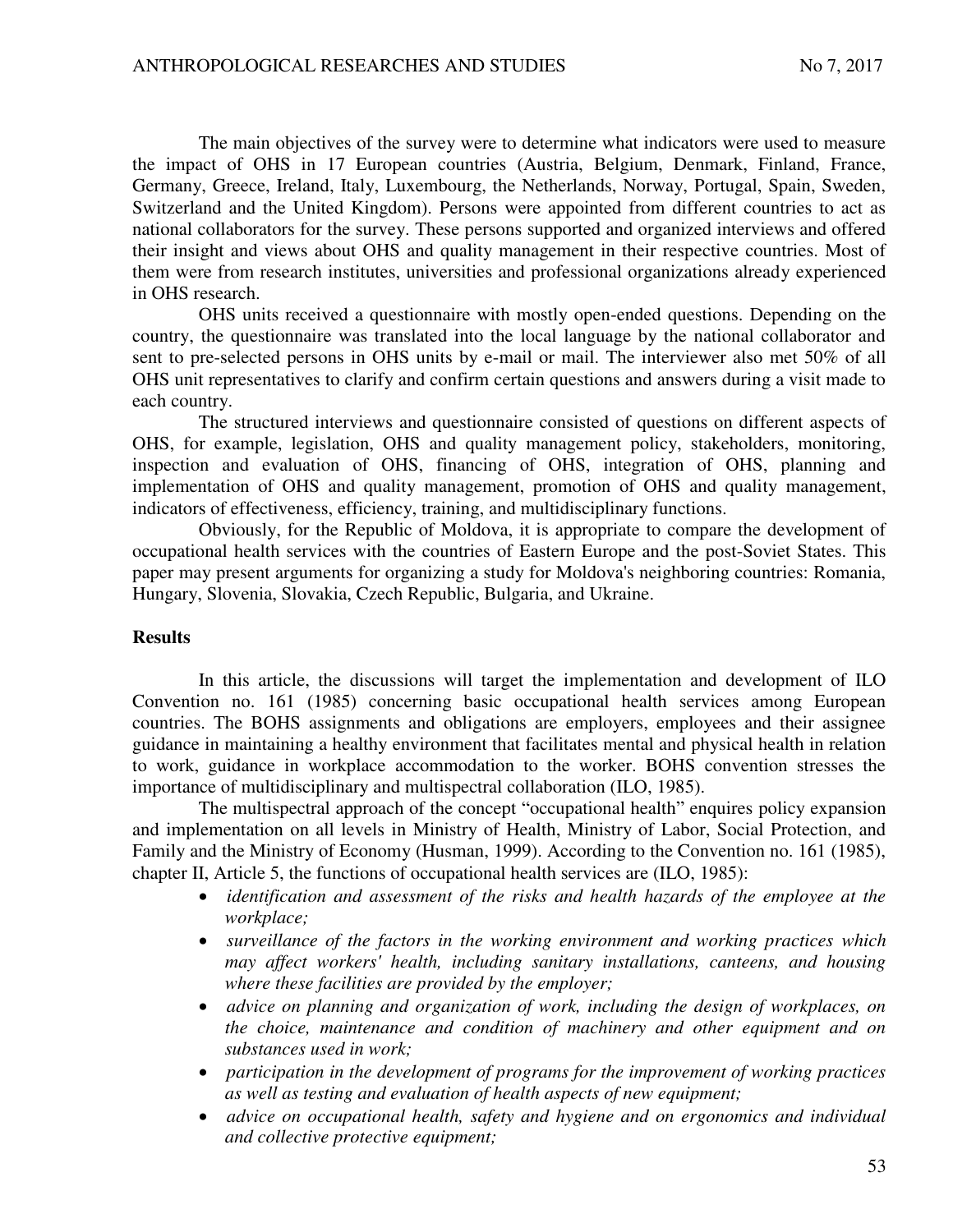- *surveillance of workers' health in relation to work;*
- *promoting the adaptation of work to the worker;*
- *contribution to measures of vocational rehabilitation;*
- collaboration in providing information, training and education in the fields of *occupational health and hygiene and ergonomics;*
- *organizing first aid and emergency treatment;*
- *participation in analysis of occupational accidents and occupational diseases* (ILO, 1985).

Among first countries in the European Union that have ratified the ILO Convention no. 161 were: Sweden (1986), Finland (1987), Hungary (1988), Croatia (1991), Macedonia (1991), Slovenia (1992), Czech Republic (1993), Slovakia (1993), Bosnia and Herzegovina (1993), Germany (1994). Obviously, Eastern Europe countries were not analyzed in this study.

According to each country's specificity, national laws establish occupational health services. Ratification at national level allows for the next "step"- implementation in each branch of the national economy (at big, medium and small enterprises level).

The legislative structure of OHS varies greatly in the mentioned countries. For example, Germany has a relatively detailed legislative structure of OHS complemented by lower-level regulations and divided into two parts: 1) technical measures as security of dangerous equipment, and protection against work environment risks; 2) social measures, as reducing of working hours for specially protected groups (young mothers, people with disability). In Sweden and Finland, it is a liberal approach without any limitations.

That is why employers and employee assignees at the organization level elaborate the OHS patterns for accessibility and financing (Ahonen, 1999).

Another position is the OHS subordination. So,

- In Germany, the Federal Ministry of Labour and Social Affairs is the key institution of management and control. The basic document is "The act of Security and Work Health";
- In Sweden, the responsible institution is the Ministry of Labour, Family and Social Affairs and Equal Opportunities. The basic document is "The law of work environment";
- In Finland, the main institutions are the Ministry of Social Affairs and Health and Ministry of Labour. The basic documents are "The Occupational Health Service Act", "The Labour Security Act", "The Labour protection and affair act".

On the other side, the development of the *National Strategy* and *National Policy* in the domain of OHS is also important. For OHS to be resistant a substructure is needed. For a good structure, a step-by-step strategy is recommended. Every country should analyze the actuality of OHS to develop its own *National Strategy* and *Activity Program.* The pioneer countries that ratified Convention no 161 (1985):

- Germany elaborated the OHS National strategy;
- Finland after the implementation period made a re-evaluation and adopted a proper OHS strategy;
- Sweden has not yet elaborated its own OHS strategy.

According to the interpretation of the legislation, the objectives in 17 European countries can be divided into four categories:

 Comprehensive objectives, including risk assessment and prevention, the promotion of health and well-being, including curative care: Finland, Italy (universities and the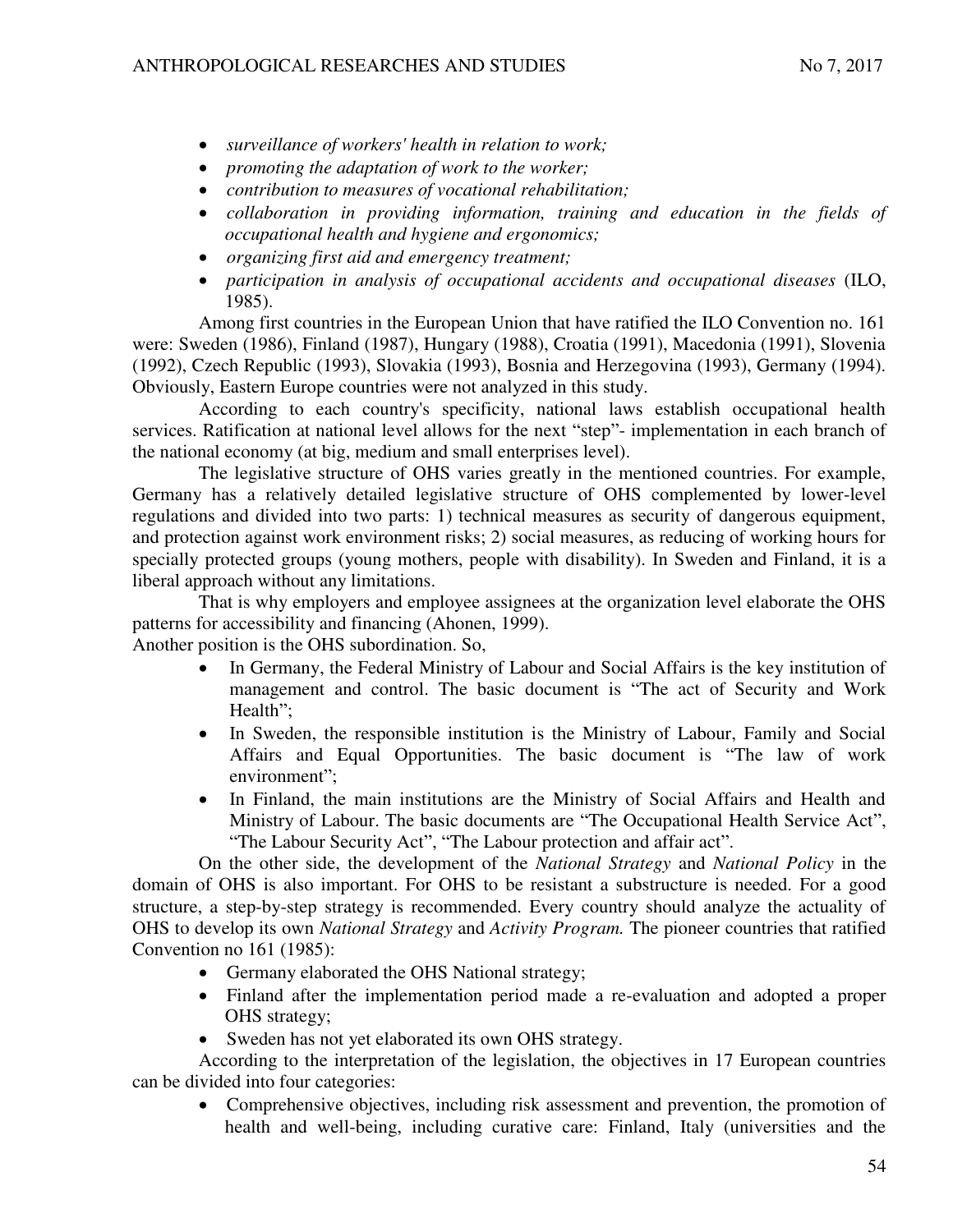National Sanitary System do curative care – teaching hospitals); day hospitals and outpatients are present in the hospital unit of occupational health, environmental investigations are carried out by the Regional Agency for Environmental Prevention;

- Comprehensive objectives, including risk prevention, the promotion of health and wellbeing excluding curative care: Austria (curative care is not designated by law, but out of the minimum time provided by law curative care is theoretically possible as long as the employee pays for it and not the social insurance system), Belgium, Denmark, Germany, The Netherlands, Norway, Sweden and Switzerland (occupational health and safety measures based on risk assessment);
- Prevention and protection oriented objectives: France, Greece, Luxembourg, Portugal, Spain and Ireland;
- OHS assist employers to provide curative care excluded by legislation: France, Germany, Portugal (can be on a contractual basis, however).

Note: Germany, France, and Portugal can be included in 2 categories.

**Germany** - Occupational safety and health services aim to protect the life of people at work and their capacity to work and to preserve a humane work environment. Employers have an obligation to protect the health and safety of workers and provide medical attendance by a company physician.

**France -** OHS are preventive and aim to monitor the health of workers and adapt workplace according to physiological and psychological requirements, notably industrial hygiene and risks of contagion. OHS must conduct workplace surveillance and advise the employer on improvements. All employees must have annual medical check-ups and follow-ups of occupational diseases or injuries. OHS must produce an annual action plan on work environment covering risks, jobs, and working conditions.

**Portugal** - Services of safety, hygiene, and occupational health should be oriented towards establishing and managing working conditions, safeguarding the mental and physical health of workers, providing technical prevention, training, and information to workers and promoting the participation of employers and employees.

**Finland** - The objectives of OHS are a healthy and safe work environment, a wellfunctioning work environment, the prevention of occupational diseases and the promotion and maintenance of work and functional ability.

**Italy** - Every private and public company must protect workers' health. Employers are obligated to protect the health and safety of their workers and provide medical attendance by an authorized company physician. OHS must conduct workplace surveillance and advise employer on improvements.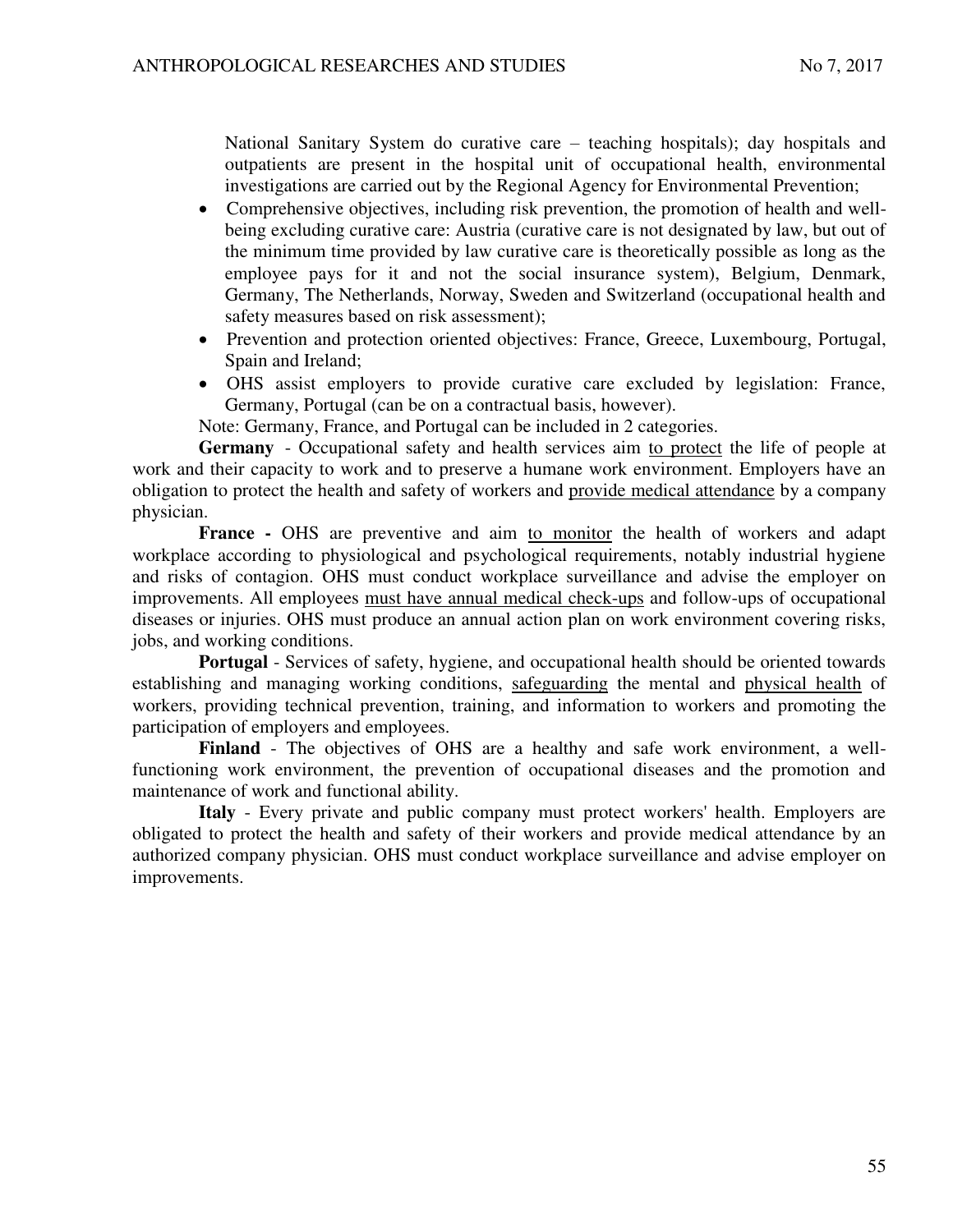

## **Figure 1. Model - scheme of occupational health services development in Finland.**

*Source: Rantanen J. Evolution of occupational health services in Finland, Työterveyslääkäri, 1998, 1:4-9.*

 OHS are organized according to some national legislative particularities of 17 European countries:

- Training people in the domain of OHS: Austria, Belgium, Denmark, Finland, Germany, Greece, Italy, Holland, Portugal, Spain, Switzerland.
- Qualification, time management, and faculties: Austria, France, Germany, Denmark, Germany, and Switzerland.
- Specific OHS goals: Austria, Belgium, Denmark, Finland, Germany, Greece, Italy, Holland, Norway, Luxemburg.
- The quality management of OHS legislation: Denmark, Holland, Norway, Finland (for example, the declaration for continue quality development).
- No legislative rules for quality OHS management: Sweden, United Kingdom.
- Organizational patterns for OHS: Belgium, Finland, Holland, France, Denmark.

The organization of OHS patterns and its financing differ in according to the country, because of various historical methods in the occupational health system and economic development of the countries.

In Figure no. 1 is represented a schematic model of the occupational health services development in Finland. Finnish and Italian occupational health services have complete objectives, with risk assessment and prevention, strengthening health workers, with the involvement of curative and preventive services at the workplace (Rantanen, Lehtinen, 1999; Rapas, 2010; Pisla, Bahnarel, Ferdohleb, 2014).

*Occupational health services can be strengthened by following steps* (Menckel, 1993; Libert, et al., 1998; Felszeghi, 2014; Kim, R., et al., 2014).

I stage - Beginner services (Beg. OHS), which is a reasonable starting point for the progressive development of workplaces and workers. This form of service enables the employment of nurses and primary health care workers from workplace inspectors who are trained in OHS field. The objective is to prevent and control occupational risks and hazards to health and lives of employees.

II stage - Basic Services (B OHS) are based on the infrastructure of health service localized in the workplace geographically closer. The provision of services may vary depending on the company and community needs. Staff in the BOHS consists of doctor and medical assistant specialists in medicine / occupational health.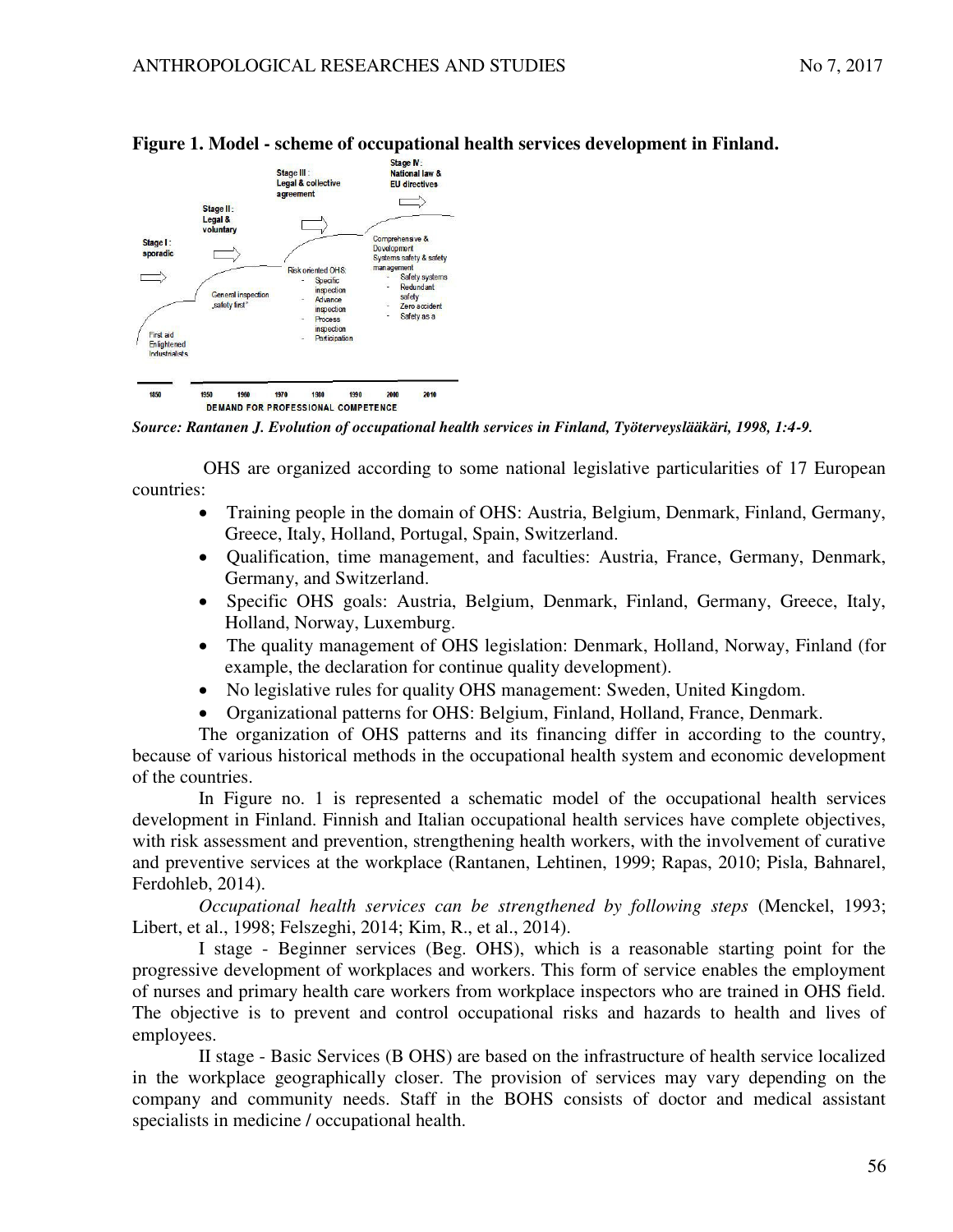III stage - International standardized services (IS OHS) are based on provisions of ILO Convention 161 (1985) ratification with minimum requirements of OHS objectives for each country. Service infrastructure has several optional forms; the aim is mainly preventive, international standard curative services can be provided to workers. Occupational Health Unit with the multidisciplinary team (public or private MSI) is headed by the occupational health specialist doctor and accredited according to the requirements of EC / ILO / WHO (Rantanen, 1999; Rapas, 2010; Pisla, Bahnarel, Ferdohleb, 2014).

IV stage - Multiple specialized services (MS OHS) are usually implemented on large enterprises in industrialized countries and/or they may be provided by multiple specialized health centers. Employees of the multidisciplinary team are physicians-specialists in occupational health, ergonomists, occupational health assistants, psychologists, security engineers, etc. Service structure is represented by specialists for complete coverage of the relevant aspects of occupational health.

Beginner OHS and Basic OHS are found in developing countries – at small and very small enterprises level, for non-formal sectors and the self-employed population that cannot start immediately OHS at the international standard. The considerable growth of the necessity and urgency of implementing the OHS in developing countries were expressed by ILO and WHO concerning basic occupational health services in order to improve the overall coverage of the OHS with reasonable costs, methods and technologies available for small businesses, non-formal employers, patented employees, self-employers (Rantanen, 1999).

|    | Country:    | State | Employers | Trade<br>unions | Public social<br>security | Insurance<br>companies |
|----|-------------|-------|-----------|-----------------|---------------------------|------------------------|
|    |             |       |           |                 | agencies                  |                        |
| 1. | Austria     |       |           |                 |                           |                        |
| 2. | Belgium     |       |           |                 |                           |                        |
| 3. | Finland     |       |           |                 |                           |                        |
| 4. | Germany     |       |           |                 |                           |                        |
| 5. | Italy       |       |           |                 |                           |                        |
| 6. | Portugal    |       |           |                 |                           |                        |
| 7. | Sweden      |       |           |                 |                           |                        |
| 8. | Switzerland |       |           |                 |                           |                        |

**Table 1. The actors involved in financing occupational health services.** 

The rules are used to calculate the number of hours needed for occupational health input from each group) per 1000 employees:

The **Austrian** Association of Occupational Health Physicians recommends a certain amount for the hourly rate of occupational health physicians; generally speaking, the market regulates the remuneration. For enterprises with less than 50 employees, the Austrian Accident Insurance Board provides OHS free of charge. In those with more than 50 employees, a physician should spend at least approximately 40 minutes/employee/a year (there are precise specifications depending on the number of employees). In the enterprises with less than 50 employees, regular inspections by OHS are needed every year. In the enterprises with less than 11 employees, one inspection every two years and additional inspections on particular occasions are required (accidents at work, new work procedures, new agents, etc.).

**Belgium** - minimum prices per year are imposed by the federal government in order to avoid market mechanisms which would decrease the quality of service for external services: workers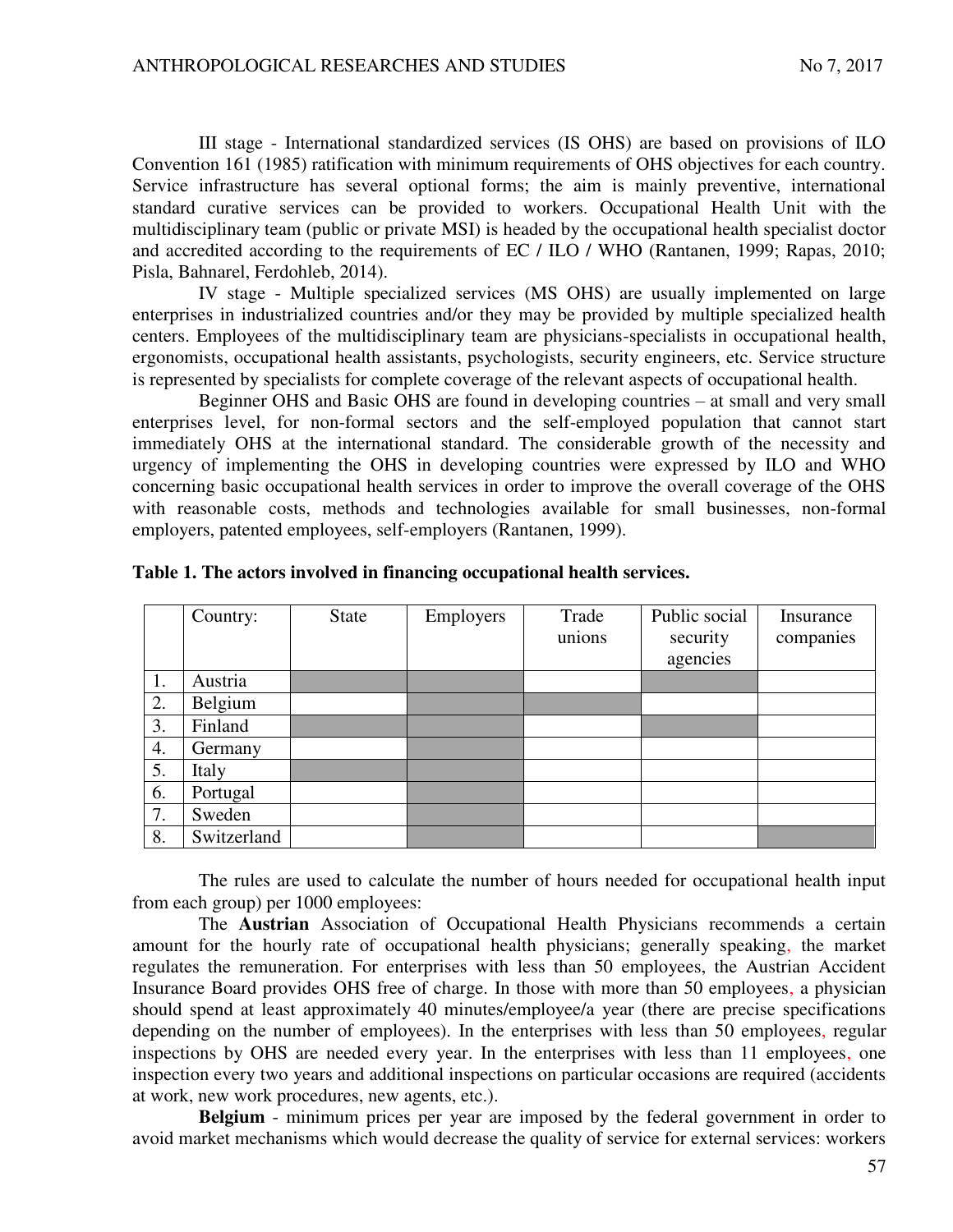with special risks, workers submitted to compulsory examination for risks from visual display units and manual lifting tasks, workers without special risks and thus not submitted to periodic medical examinations.

**Finnish** occupational health services - funding is directly based on the market price. The Social Insurance Institute reimburses up to 50% of costs; separate compensation is provided for preventive and curative care.

**France -** from one to a monthly number of hours of services to enterprises from OHS is required; one-third of that time should be used in the company.

**Luxembourg-** the semi-public National Occupational Health Services can charge not more than 0.2% of the total salary mass to employers. The other occupational health services are functioning according to a market-based price.

**Germany -** 0.1-1.2 hours/insured person is required depending on the basic risk potential; special regulations exist for small and middle- sized enterprises in some insurance companies.

In many cases, these schemes are more useful for large companies than for small and middle-sized enterprises because of the market prices.

**Italy, Greece, Ireland**, **the Netherlands, Norway, Portugal, Spain, and Sweden**  funding is directly based on the market price.

ILO Convention no. 161 (1985) recommends, according to national background and practices, the following organizational models of occupational health services:

- OHS integrated within companies / institutions (internal);
- OHS covering more companies / institutions (consort);
- Private medical institutions, which offer OHS;
- Public medical institutions, which offer OHS:
- OHS private-public partnership;
- Public social security institution.

## **Table 2. Occupational Health Services Models used in some EU countries.**

|    |                               | Finland | Germany | Sweden | Italy | France |
|----|-------------------------------|---------|---------|--------|-------|--------|
| 1. | Integrated "built in" OHS -   |         |         |        |       |        |
|    | internal service              |         |         |        |       |        |
| 2. | Joint OHS with<br>different   |         |         |        |       |        |
|    | companies                     |         |         |        |       |        |
| 3. | Private medical institutions, |         |         |        |       |        |
|    | which offer OHS               |         |         |        |       |        |
| 4. | OHS specialized for certain   |         |         |        |       |        |
|    | groups of workers             |         |         |        |       |        |
| 5. | Public medical institutions,  |         |         |        |       |        |
|    | which offer OHS               |         |         |        |       |        |
| 6. | Health care centers proving   |         |         |        |       |        |
|    | <b>OHS</b>                    |         |         |        |       |        |
| 7. | State OHS for its employees   |         |         |        |       |        |
| 8. | Company doctor (full or part- |         |         |        |       |        |
|    | time)                         |         |         |        |       |        |
| 9. | OHS provided by<br>statutory  |         |         |        |       |        |
|    | industrial accident insurance |         |         |        |       |        |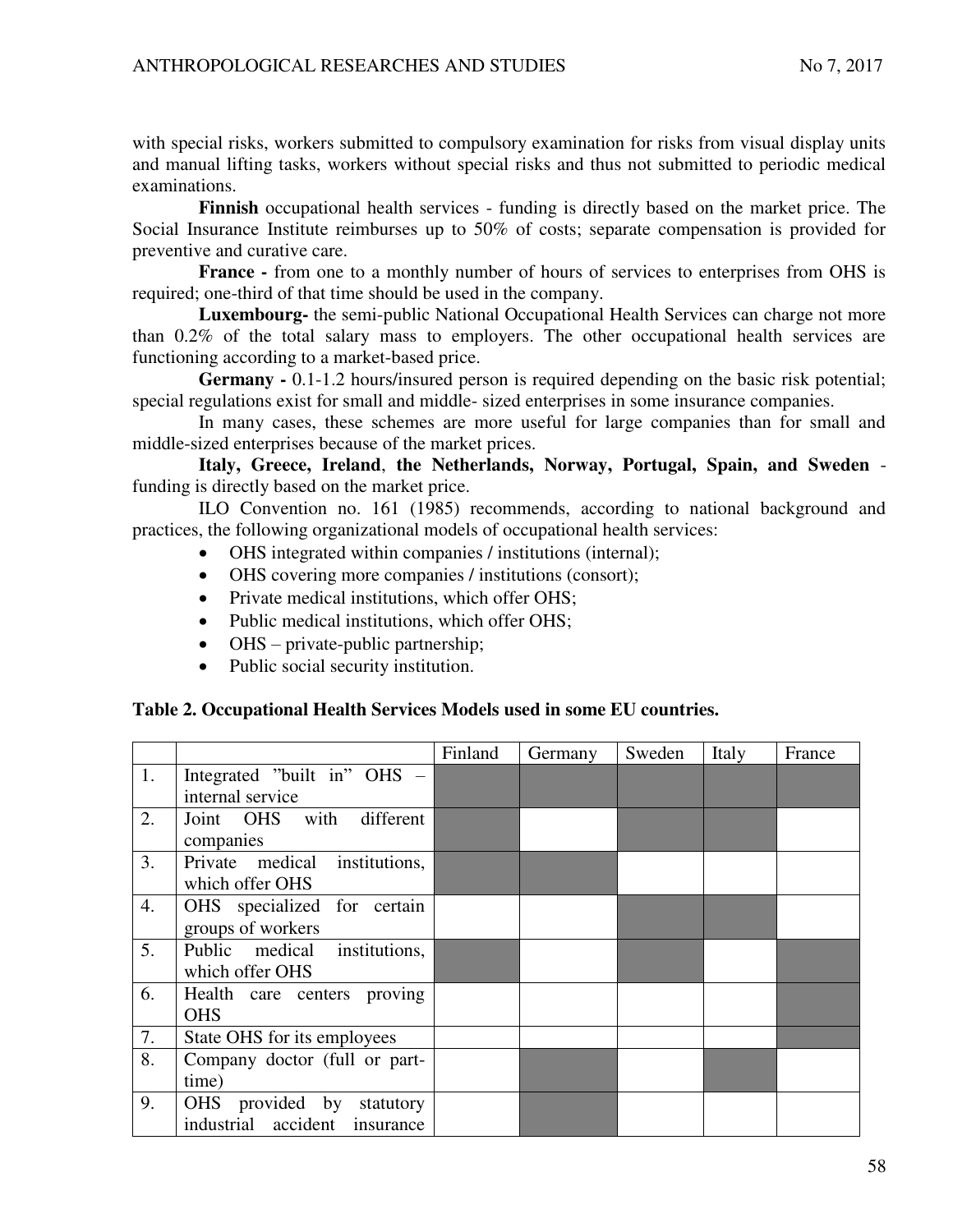|     | funds                                     |  |  |  |
|-----|-------------------------------------------|--|--|--|
| 10. | Defense medical service                   |  |  |  |
|     | Local authorities providing<br><b>OHS</b> |  |  |  |

From the mentioned points and international experience, occupational health services structure must be multidisciplinary and multi-specialized. Membership and number of service personnel will be determined by the volume of needs issued by them (Chu, et. al., 2000).

German law requires occupational health services to be provided by specialists in occupational health and those in occupational safety (labor inspection engineers). Specialists in the field and qualified employees from specified area, described in ILO Convention no. 161(1985), are employed when necessary in enterprises / large companies in case of service extension and forming a consortium. Swedish National Board of Occupational Safety and Health plans to encourage a multidisciplinary approach by a system of internal audit of enterprises. In Finland, occupational health specialists are licensed hygienists-physicians, nurses, and physiotherapists who have been specially trained to work in the field. Also, this service involves ergonomics experts, psychologists, and social workers, who obtained training and knowledge in the field. Requirements for the OHS specialists are described in the Decision of the State Council regarding occupational health services.

ILO Convention no. 161 (1985) stipulates that professional independence of employees in occupational health services and the exclusion of any manipulation by the employer is a vital activity. In Finland, there is legislation that supports the independence of occupational health specialists against employers, employees, and their representatives. In the same time, there are also some shortcomings to this topic. "Occupational Safety and Health Act" in Germany mentions the independence of OHS structure. Occupational health services Company in Sweden supported by legislation and promoted by the International Labor Organization - Swedish office will maintain itself independent from operators.

Worldwide, only 32 countries have ratified the ILO Convention no. 161 (1985) concerning occupational health services. Since 1999 in Moldova we have accumulated arguments in favor of ratification of this document and development of occupational health services in line with recommendations of the International Labor Organization and World Health Organization. In Table 3 are listed the countries that ratified the convention.

|     |                       | Date of      |     |                     | Date of      |
|-----|-----------------------|--------------|-----|---------------------|--------------|
| No. | Countries:            | ratification | No. | Countries:          | ratification |
| 1.  | Sweden                | 01.07.1986   | 17. | Benin               | 10.11.1998   |
| 2.  | Mexico                | 17.02.1987   | 18. | Chile               | 30.09.1999   |
| 3.  | Finland               | 27.04.1987   | 19. | Serbia              | 24.11.2000   |
| 4.  | Hungary               | 24.02.1988   | 20. | Colombia            | 25.01.2001   |
| 5.  | San Marino            | 19.04.1988   | 21. | Antigua and Barbuda | 16.09.2002   |
| 6.  | Uruguay               | 05.09.1988   | 22. | Zimbabwe            | 09.04.2003   |
| 7.  | Guatemala             | 18.04.1989   | 23. | Poland              | 15.09.2004   |
| 8.  | <b>Brazil</b>         | 18.05.1990   | 24. | Turkey              | 22.04.2005   |
| 9.  | Croatia               | 08.10.1991   | 25. | Seychelles          | 28.10.2005   |
| 10. | The former Yugoslav   | 17.11.1991   | 26. | Montenegro          | 03.06.2006   |
|     | Republic of Macedonia |              |     |                     |              |

# **Table 3. States that ratified the International Labor Organization Convention no. 161 (1985).**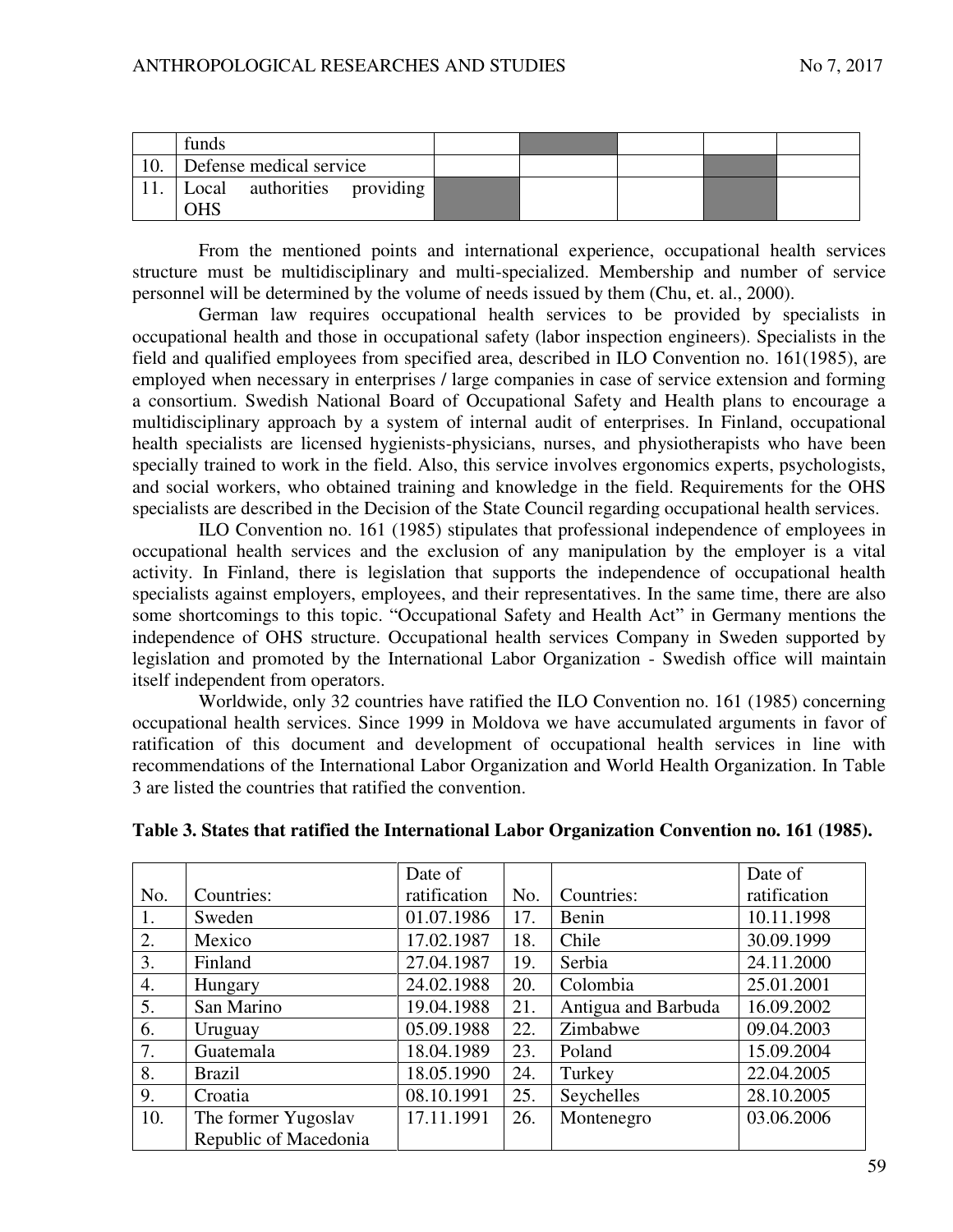| 11. | Slovenia               | 29.05.1992 | 27. | Luxemburg | 08.04.2008 |
|-----|------------------------|------------|-----|-----------|------------|
| 12. | Czech Republic         | 01.01.1993 | 28. | Niger     | 19.02.2009 |
| 13. | Slovakia               | 01.01.1993 | 29. | Ukraine   | 17.06.2010 |
| 14. | Bosnia and Herzegovina | 02.06.1993 | 30. | Belgium   | 28.02.2011 |
| 15. | Germany                | 17.10.1994 | 31. | Bulgaria  | 01.05.2012 |
| 16. | Burkina Faso           | 25.09.1997 | 32. | Gabon     | 28.07.2015 |

On the other hand, in the scientific laboratory of Occupational Health from the National Center for Public Health the concept of Occupational Health Medicine (currently Occupational Health Services) was developed, but failed to be viable because of the considerable changes in health system financing (introduction of compulsory medical insurance) and the professional profiles of the republic (liquidation of large enterprises and increasing number of small / very small ones).

Occupational Medicine is recognized as a clinical and pre-clinical system. The multiclinical character consists in the interference of general pathological consequences of working and work conditions with all clinical specialties (pneumology, internal medicine, neurology, psychiatry, hematology etc.) and preclinical (biochemistry, physiology, genetics, hygiene, epidemiology, etc.).

Occupational medicine being by excellence a dynamic compartment insists on the update of its configuration. It is dynamic from the point of development and diversification of industrial type of production, an aspect which enlarges the etiological background of occupational diseases, and also the progress of biology and medicine, especially in the field of genetics, immunology, immunopathology, imagistic, etc. (Cocarla, 2009; Toma, 2006).

Occupational medicine is a borderline medical specialty, with pronounced multidisciplinary character, and socially strongly linked. It is a difficult specialty, mainly preventive, often pretechnique and with exact terms from the field of physiology, pathology, legislation, etc. (Pauncu, 2014). One-third of our life unfolds at the workplace, and the work conditions have a big impact on the employees' health. All professionals from the health services field should know the causality relation between health and work and that between work and health (Pauncu, 2014).

The society and technical progress are in continuous dynamics, obliging specialty doctors to adapt to new conditions. The volume and quality of knowledge with which future specialists need to be familiarized can be taught in an attractive way, combining classic and modern teaching techniques (Pauncu, 2014).

In the Republic of Moldova, the Reforms of Occupational Health Services/harmonization of the Convention and Directives by UE, WHO, IOM are justified by the following numbers:

- 21.9 thousands of workplaces do not correspond to sanitary-hygienic requirements;
- 27.8% occupations implies hard physical work;
- the incidence of diagnosis of professional morbidity  $-1.65$  of 100 thousands of employees, 1.82 times lower than the average of this indicator in 27 EU countries.

From these arguments, in 1999, the scientific laboratory of "Occupational health" of the National Centre of Public Health, in the frame of the results of the state project "Study of the efficiency of the sanitary supervision in work hygiene and of the professional pathologies service, in 1997-1998", which encouraged to start the project "Conception of the Occupational Health Service" first variant – June 3, 1999, next – December 18, 2002 and the third in 2004 receiving positive claims from all persons from occupational medicine services.

Unfortunately, this variant did not have political support, which was explained through the adoption of other afferent normative acts during these years with the precise objective to regulate the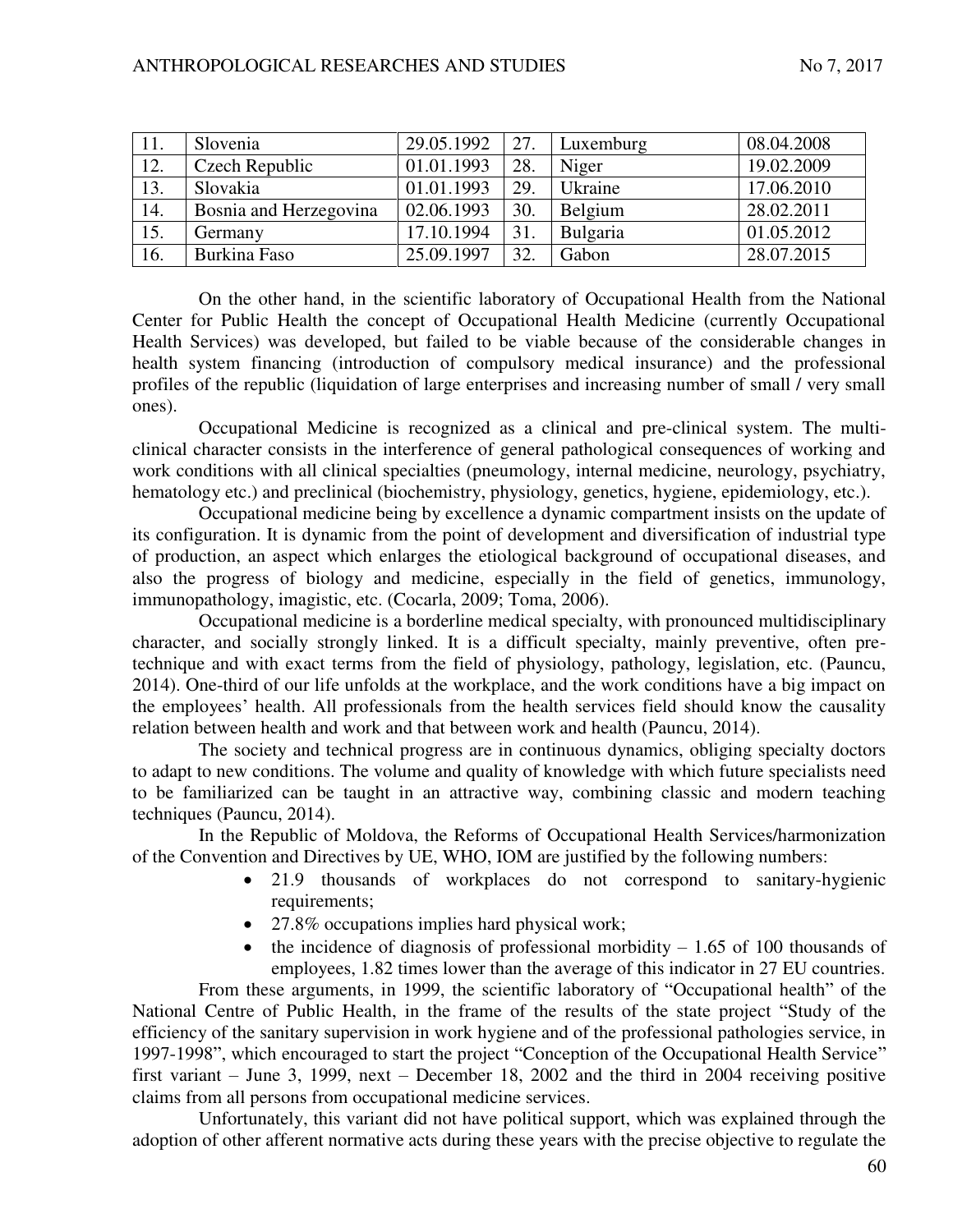activities of National Company of Insurances in Medicine [\(http://lex.justice.md/index.php?action=view&view=doc&lang=1&id=296962\)](http://lex.justice.md/index.php?action=viewHYPERLINK%20?http://lex.justice.md/index.php?action=view&view=doc&lang=1&id=296962%22&HYPERLINK%20?http://lex.justice.md/index.php?action=view&view=doc&lang=1&id=296962%22view=docHYPERLINK%20?http://lex.justice.md/index.php?action=view&view=doc&lang=1&id=296962%22&HYPERLINK%20?http://lex.justice.md/index.php?action=view&view=doc&lang=1&id=296962%22lang=1HYPERLINK%20?http://lex.justice.md/index.php?action=view&view=doc&lang=1&id=296962%22&HYPERLINK%20?http://lex.justice.md/index.php?action=view&view=doc&lang=1&id=296962%22id=296962).

## **Conclusions**

Basic Occupational Health Services are listed in the WHO objectives, announced at Alma-Ata - WHO Global Strategy on Occupational Health for All.

A wide variation is prevalent among legal basis, scope, coverage, basic guidance, content, and resources available in occupational health services to Finland, Germany, and Sweden. However, functionally OHS development actions are oriented in parallel directions: occupational risk prevention, health promotion, providing curative care, vocational rehabilitation. It is very important to initiate and continue the process of ratification and implementing the ILO Convention no. 161 (1985). These will facilitate the development of occupational health services within the institutions and enterprises, both public and private as in all the branches of Moldavian economic activity.

Some aspects of ratification and implementation of this document are worth mentioning here:

- Political aspect: Ratification of the ILO Convention no. 161 (1985) will help promote Moldova's image as a democratic state that guarantees access to quality occupational health services for all employed persons.
- Normative aspect: The provisions of the ILO Convention no. 161 (1985) concerning occupational health services are compatible with international legal instruments and not contrary to national law.
- Organizational aspect: Responsible for implementation of ILO Convention no. 161 (1985) concerning occupational health services are the Ministry of Health & the Ministry of Labor, Social Protection, and Family.
- Financial aspect: In order to achieve the ILO Convention goals, the financial resources available in the general government will be used, the partial contribution of employers under the legislation in force and the insurer (if applicable), including official assistance provided by external partners for development.
- Economic aspect: Ratification of Convention no. 161(1985), will help to improve employee health indicators, and indirectly, will facilitate increasing levels of socioeconomic development at national level.
- State Supervisory Board of Public Health, under the Ministry of Health, will identify, assess and monitor risk factors in the occupational environment, will propose measures for occupational illnesses prevention and will supervise the health status of persons subject to action occupational risk factors.

## **Bibliography**

- 1. Ahonen, G., 1999. Economic aspects of the work life in transition*. American Journal of Industrial Medicine*, Suppl 1, pp. 15-16.
- 2. Chu, C., Breucker, G., Harris, N., et. al., 2000. Health-promoting workplaces international settings development. *Health promotion international*, 15(2), pp. 155-167.
- 3. Cocârlă, A., 2009. Medicina Ocupațională. Cluj-Napoca: Ed. Medicală Universitară "Iuliu Hațieganu", vol. 1 & 2.
- 4. Felszeghi, S., 2014. Principalele aspecte practice ale reglementării medicinii ocupaţionale din Ungaria. *Sănătate publică, economie şi management în medicină*, 54(3), pp. 11-14.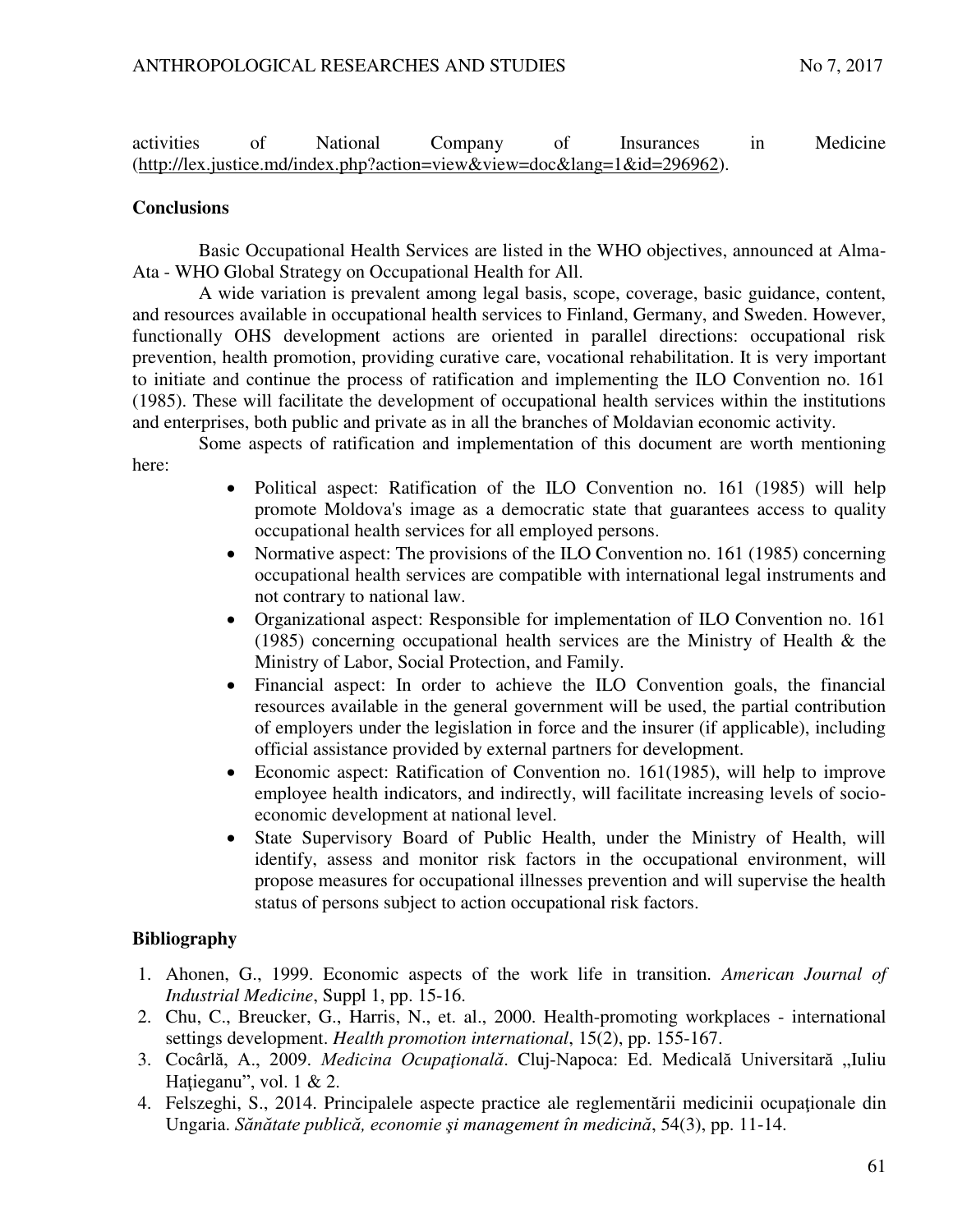- 5. Friptuleac, Gr., et. al., 2014. Probleme actuale ale sănătăţii ocupaţionale în Republica Moldova. *Sănătate publică, economie şi management în medicină*, 54(3), pp. 8-10.
- 6. Husman, K., 1999. General principles and implementation in OHS evaluation. In: E. Menckel, P. Westerholm, eds. *Evaluation in occupational health practice*. Oxford, Butterworth-Heinemann. pp. 8–19
- 7. Husman, K., Lamberg, M., 1999. Good occupational health service practice. *American Journal of Industrial Medicine*, pp. 44-46.
- 8. Iachim, V., Bebîh, V., 2014. Crearea și dezvoltarea serviciului Medicina muncii una dintre prioritățile politicii sociale. *Sănătate Publică, Economie şi Management în Medicină*, 54(3), pp. 14-16.
- 9. Ilmarinen, J., 1999. *Aging workers in the European Union*. *Status and promotion of work ability, employability, and employment*. Helsinki: Finnish Institute of Occupational Health and Ministry of Social Affairs and Health, Ministry of Labour.
- 10. Walters, D., 1996. Health and Safety strategies in Europe. *Journal of Loss Prevention in the Process Industries.* Elsevier, Volume 9. Issue 5, pp. 297-356.
- 11. Kim, R., et al., 2014. Occupational health and safety. In: Rechel B, McKee M, eds*. Facets of public health*. Maidenhead: Open University Pres, pp. 233–254.
- 12. Libert, B., Yamada, Y., 1998. Occupational medicine in France: a perspective at the 15th anniversary of Medecine du Travail. *Occup. Health*, 40, pp. 91-95.
- 13. Menckel, E., 1993. *Evaluating and Promoting Change in Occupational Health Services. Models and applications.* Stockholm: Arbetsmilj\*ofonden.
- 14. Morariu, S., Morariu, A., Morariu, V., 2010. *Lacune legislative în Medicina Muncii II, Studia Universitatis*, Arad: Vasile Goldis University Press.
- 15. Pauncu, E.A., et. al., 2014. Învăţământul de medicina muncii din Timişoara în perspectiva viitorului specialităţii. *Sănătate publică, economie şi management în medicină*, 54(3), pp. 21- 24.
- 16. Pisla, M., Bahnarel, I., Ferdohleb, A., 2014. Experienţa şi bunele practici ale ţărilor Uniunii Europene în domeniul fortificării serviciilor de sănătate ocupaţională. *Sănătate Publică, Economie şi Management în Medicină*, 54(3), pp. 24-29.
- 17. Popescu, F.G., Pauncu, E.A., Nica C., 2015. *Clinicile de Medicina Muncii: trecut, prezent, viitor.* Arad: EdituraVasileGoldis University Press.
- 18. Rantanen, J., 2009. From Alma Ata to BOHS. Asian-Pacific Newsletter on Occupational Health and Safety, 16(2), pp. 27 [online] Available at: [http://www.ttl.fi/en/publications/electronic\\_journals/asian\\_pacific\\_newsletter/archives/Docume](http://www.ttl.fi/en/publications/electronic_journals/asian_pacific_newsletter/archives/Documents/asian_pacific_nl2_2009.pdf) [nts/asian\\_pacific\\_nl2\\_2009.pdf](http://www.ttl.fi/en/publications/electronic_journals/asian_pacific_newsletter/archives/Documents/asian_pacific_nl2_2009.pdf) [Accessed 24 December, 2015].
- 19. Rantanen, J. and Lehtinen, S. eds., 1999. *Country Reports of the Preparatory Consultation for the International Symposium On Occupational Health For Europeans by organizers.* Series: *People at Work Research Reports* (Volume 29). Helsinki: Finnish Institute of Occupational Health.
- 20. Rantanen, J.. *New concept in occupational health services – BOHS*. [online] Available at: [http://www.ttl.fi/en/publications/Electronic\\_publications/Challenges\\_to\\_occupational\\_health\\_se](http://www.ttl.fi/en/publications/Electronic_publications/Challenges_to_occupational_health_services/Documents/New_conceptin.pdf) [rvices/Documents/New\\_conceptin.pdf](http://www.ttl.fi/en/publications/Electronic_publications/Challenges_to_occupational_health_services/Documents/New_conceptin.pdf) [Accessed 24 October, 2014].
- 21. Rapas, L., 2010. Occupational medicine and restructuring Interoperability Model for the Occupational Health Professionals. *Revista Romană de Medicina Muncii*, 61(1-2), pp. 43-47.
- 22. Smits, P., Braeckman, L., Dijk F., Gehanno J.F., Pauncu E.A., Popescu F., Hanna M., Bulat P., 2012. What every doctor know about work and health: a needs analysis in six European countries*. 30th International congress on Occupational Health: Occupational health for all:*